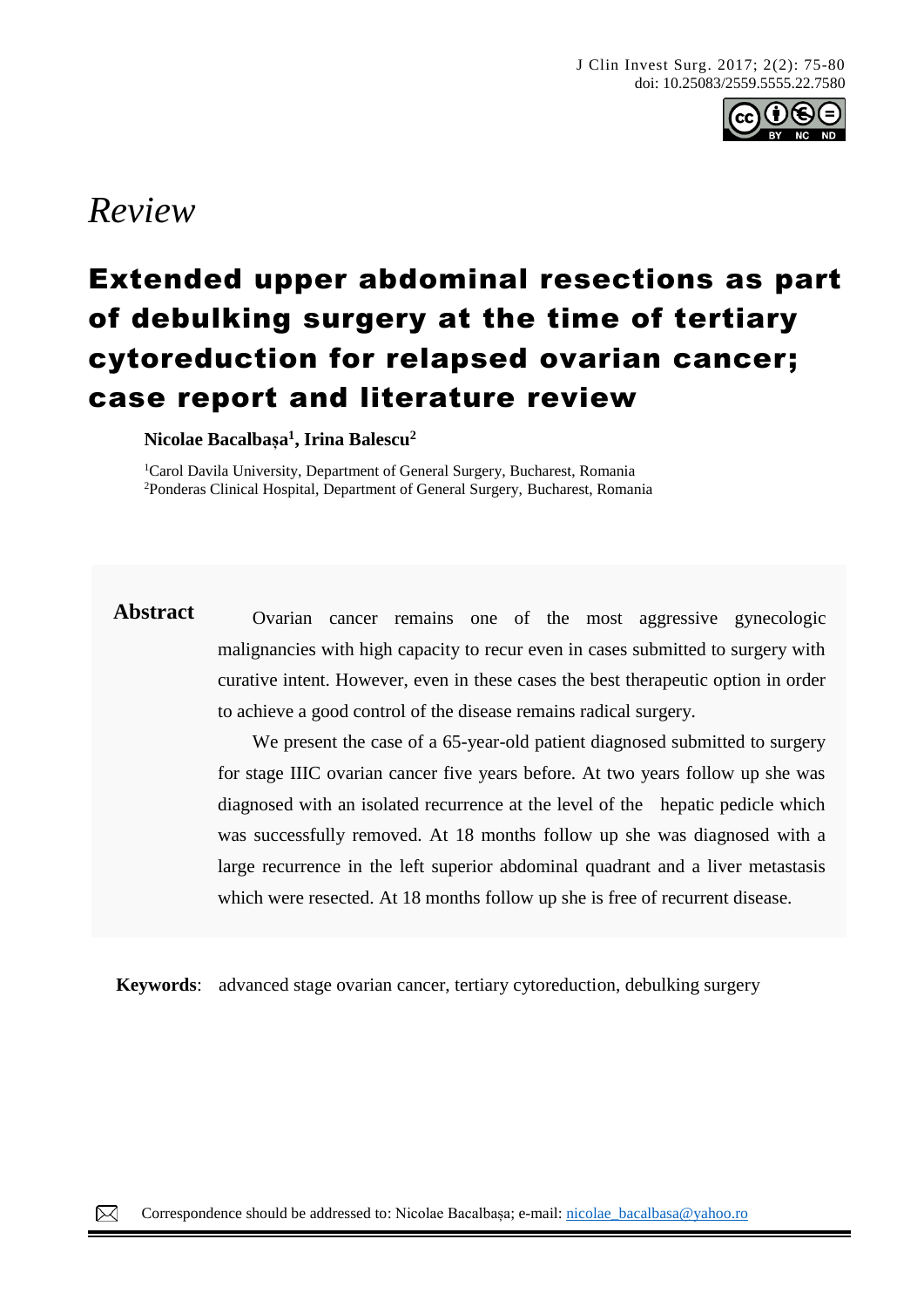## **Introduction**

Ovarian cancer is an aggressive gynecological malignancy with a significant capacity of relapse even if complete cytoreduction to no residual disease is performed (1, 2). This aspect is related to an aggressive biological behavior and with the capacity of the tumor cells of spread using multiple patterns, including peritoneal, lymphatic and haematogenous route. However, even in cases in which recurrence is diagnosed debulking surgery remains the therapeutic golden standard. When it comes to the upper abdominal involvement, although initially it has been considered that cases presenting upper abdominal tumor burden cannot be candidates for debulking surgery, improvement of the surgical techniques and of the postoperative management leaded to a widely introduction of these procedures as part of debulking surgery  $(3, 4)$ .

### **Case report**

The 65-year old patient had been initially investigated for pelvic pain and weight loss and was diagnosed at that moment with stage IIIC ovarian cancer. The patient was submitted to debulking surgery, a total hysterectomy with bilateral adnexectomy, pelvic, para-aortic lymph node dissection, pelvic and parietal peritonectomy and omentectomy being performed (Figures 1-3).



**Figure 1.** Large ovarian tumor – initial aspect at the moment of primary cytoreduction



**Figure 2.** The final aspect after total hysterectomy with bilateral adnexectomy, pelvic and parietal epritonectomy, pelvic and para-aortic lymph node dissection



**Figure 3.** The specimen of total hysterectomy with bilateral adnexectomy

At the time of primary cytoreduction debulking to no residual disease was achieved. The histopathological studies revealed the presence of a poorly differentiated serous ovarian carcinoma. One month postoperatively the patient was submitted to six cycles of adjuvant chemotherapy with platinum slats and taxanes regimens. At two years follow up the patient was diagnosed with an isolated adenopathic mass located at the level of the hepatic pedicle. At that moment she was submitted to secondary cytoreduction consisting of lymph node dissection at the level of the hepatic pedicle (Figure 4). The histopathological studies confirmed again the presence of metastatic serous ovarian carcinoma cells. Three weeks after discharged the patient was readdressed to the oncology clinic where she was submitted to six cycles of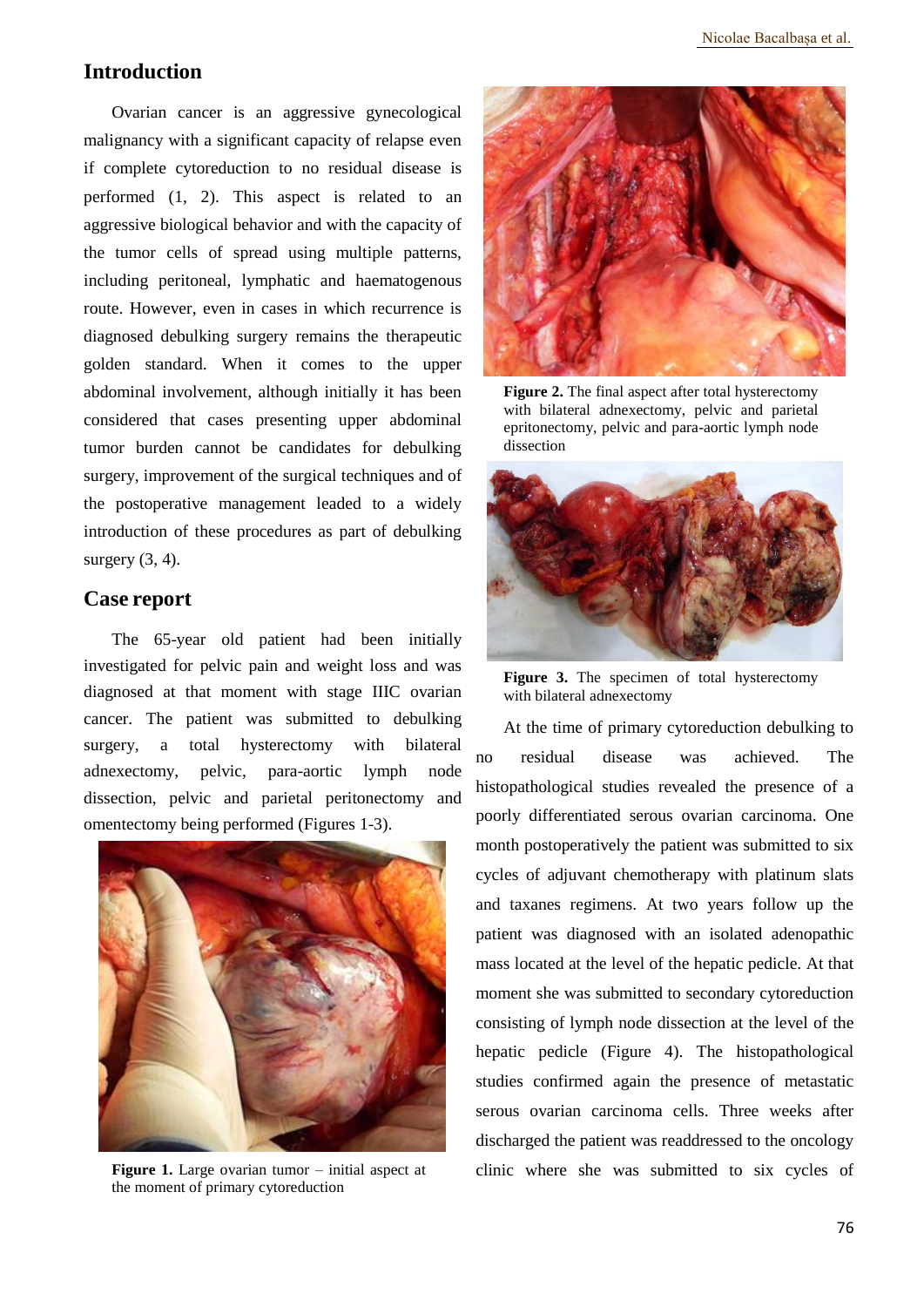#### Upper abdominal resections in relapsed ovarian cancer

adjuvant chemotherapy. At 18 months follow up the patient was diagnosed with two recurrent tumors: an isolated liver metastasis developed in segment V according to Couinaud's classification and a concurrent lesion developed in the left superior abdominal quadrant involving the great gastric curvature, the spleen and the tail of the pancreas (Figures 5-8).



**Figure 4.** Lymph node dissection in the hepatic pedicle at the time of secondary cytoreduction



**Figure 5.** large upper abdominal recurrence invading the pancreatic tail the stomach and the spleen at the moment of tertiary cytoreduction

The lesion was resected en bloc with the invaded areas. The patient developed a grade C pancreatic fistula which necessitated reoperation; the post reinterventional course was uneventful; the patient being discharged in the 14th postoperative day. The histological studies confirmed the metastatic origin of

the tumor. Two months after discharged the patient was re-submitted to adjuvant chemotherapy. At 18 months follow up after tertiary cytoreduction she is alive and free of recurrence.



**Figure 6.** The final aspect after resection: the recurrence was resected en bloc with distal pancreatectomy, parcelar gastrectomy and splenectomy



**Figure 7**. Atypical hepatectomy for isolated liver metastasis – tertiary cytoreduction



**Figure 8**. The specimen of parcelar gastrectomy, distal pancreatectomy and splenectomy (removed at the moment of tertiary cytoreduction)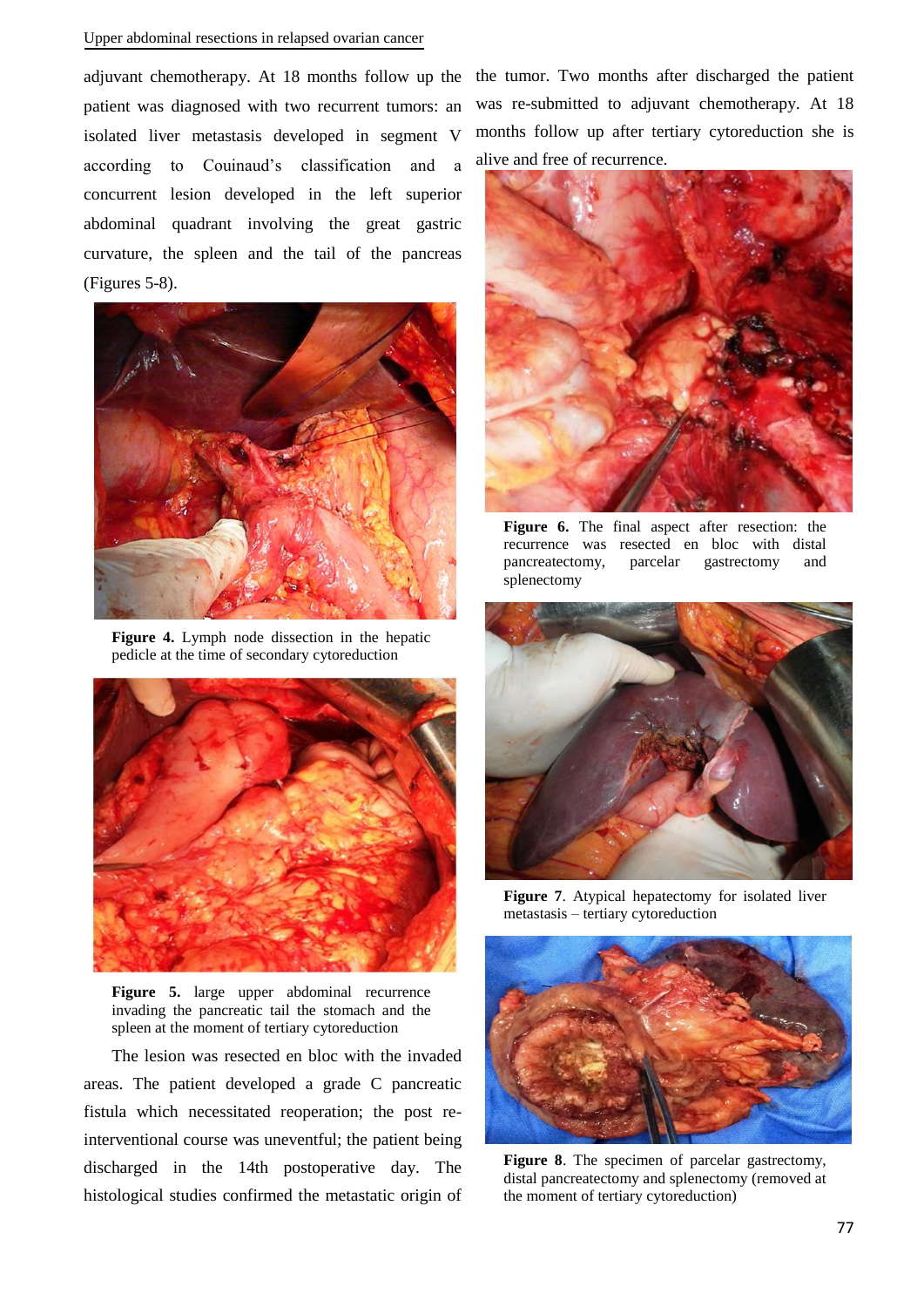### **Discussions**

Ovarian cancer is the fifth cause of cancer related death among women worldwide, this data being justified by the fact that most women are diagnosed in an advanced stage of the disease. However, the prognosis of patients with advanced stage disease significantly improved after demonstrating the benefits of debulking surgery followed by adjuvant platinum based therapy. (7). Although after performing this therapeutic complete clinical response, relapse is to be recurrence might develop, so the concept of of tertiary cytoreduction has been proposed.

One of the first papers which reported the benefits of tertiary cytoreduction was published in 2004, being conducted by Leitao et al; the authors demonstrated that the long term outcomes after tertiary cytoreduction are mostly influenced by a longer than 12 months' time to first recurrence  $(p=0.04)$ , by a treatment free interval longer than 12 months ( $p=0.002$ ) and by an optimal debulking surgery at the moment of tertiary cytoreduction. Leitao's study was conducted on 26 patients submitted to tertiary cytoreduction between 1/1/90 and 12/31/2002 at Memorial Sloan Kettering Cancer Center and involved multiple visceral resections such as bowel resections (in eight cases), hepatic resections (in three cases), diaphragmatic resections (in two cases), urinary tract resections (nephrectomy in one case and partial cystectomy in one case) and pelvic or paraaortic lymph node dissection. In the meantime,

regarding the rates of postoperative morbidity, seven patients developed complications. However, there were only two grade 3 complications (intraabdominal abscesses necessitating percutaneous drainage) and no complication of grade 4 or 5. The authors concluded that tertiary cytoreduction is associated with favorable outcomes and acceptable rates of postoperative complications

sequence up to 90% of patients will report a larger subgroup of patients, Shih et al conducted a expected in 70-80% of cases. When it comes to cytoreduction at Gynecology Service, Department the best therapeutic strategy in recurrent ovarian of Surgery, Memorial Sloan-Kettering Cancer cancer studies have shown that debulking surgery Center, USA between 1998-2008. Tertiary is de nouveau the most efficient procedure in cytoreduction was performed after a median order to achieve a good control of the disease (5, interval of 25,7 months from the moment of 6). However, even after secondary cytoreduction secondary cytoreduction while the median number In order to continue the study of Leitao on a study on 77 patients submitted to tertiary chemotherapy cures prior to tertiary cytoreduction was two (range 1-5); when it comes to the radicality of secondary cytoreduction, it was estimated that optimal cytoreduction (defined as residual tumor<0,5 cm) had been achieved in 92,2% of cases. The authors studied the prognostic factors in order to predict an improved survival and demonstrated that the overall survival was increased in patients presenting isolated recurrences (single versus multiple –  $p=0.02$ ), time to secondary cytoreduction  $>24$  months  $(p<0.01)$ , treatment free interval  $>12$  months  $(p=0.02)$ , platinum sensitivity  $(p=0.005)$  and lower values of CA 125 at the time of tertiary cytoreduction  $(p=0,004)$ . In this way the authors demonstrated the benefits of performing aggressive surgical procedures as part of tertiary cytoreduction in order to improve the outcomes of these patients and stated that it should be performed especially in cases in which cytoreduction to no gross residual disease is feasible (8).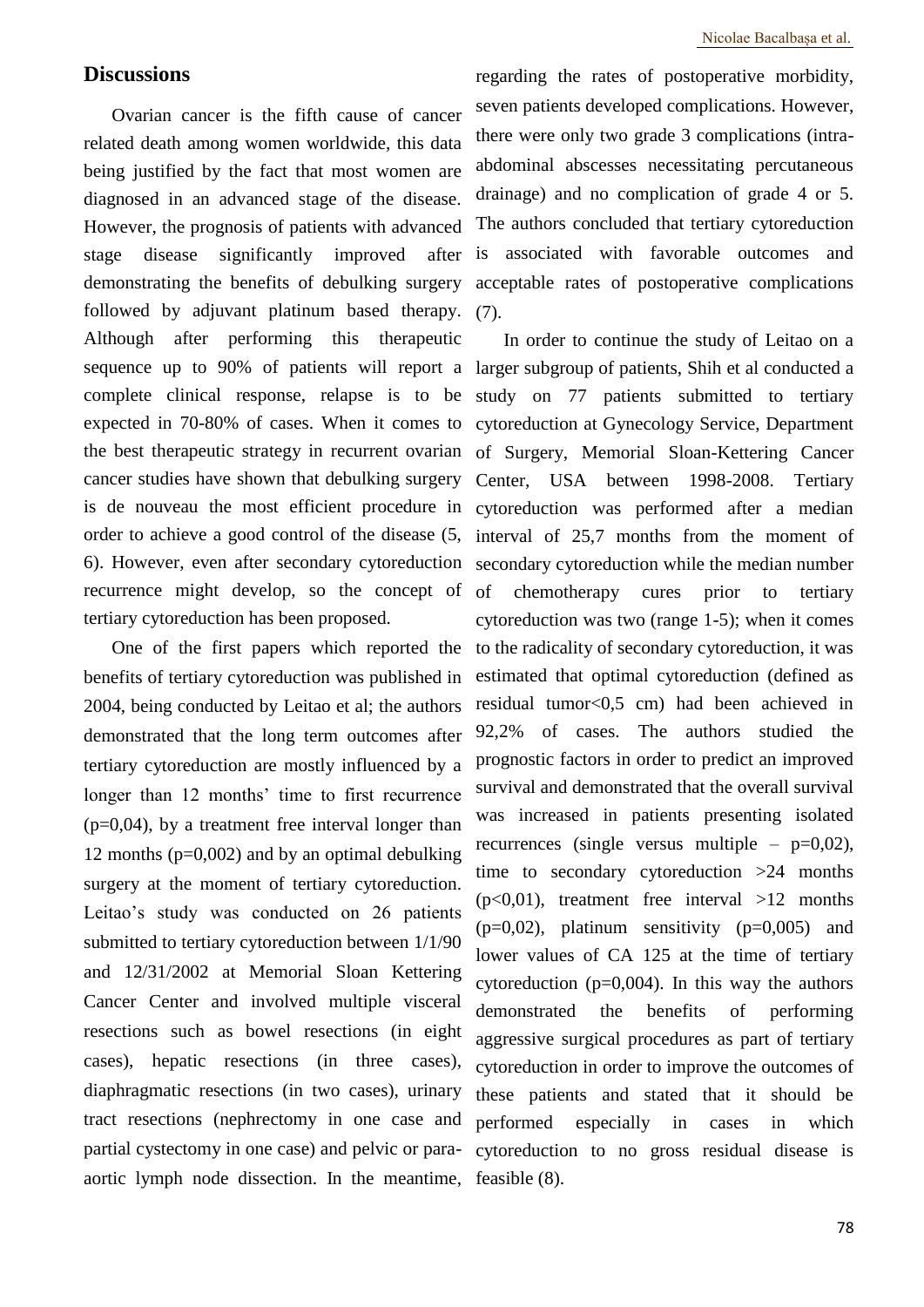A similar study was conducted by Hizli et al and published in 2011. In this study the authors introduced 23 patients submitted to tertiary cytoreduction between January 1999 and January 2011. The most important factor associated with an improved outcome after tertiary cytoreduction was the absence of residual disease at the end of tertiary cytoreduction. However, the other 4. parameters which were positively correlated with an improved survival in Shih's study (the preoperative values of CA 125, treatment free interval) did not have statistical significance; in the meantime, the criterion of platinum sensitivity was omitted from the beginning, one of the inclusion criteria in Hizli's study being the 5. presence of platinum sensitive tumors (9, 10).

## **Conclusions**

Tertiary cytoreduction is perfectly justified in order to achieve an increase in terms of survival for patients with recurrent ovarian cancer especially in cases in which cytoreduction to no gross residual disease is estimated. In the meantime, the presence of disseminated lesions necessitating multiple visceral resections should  $6$ . not constitute an obstacle for achieving an  $R_0$ resection. However, larger studies are still necessary in order to establish which the perfect candidates for tertiary cytoreduction are.

## **References**

- 1. Jemal A, Siegel R, Ward E, Hao Y, Xu J, Murray T, Thun MJ. Cancer statistics, 2008. *CA Cancer J Clin*. 2008; 58(2): 71-96. PMID: 18287387, <https://doi.org/10.3322/CA.2007.0010>
- 2. Eisenkop SM, Friedman RL, Wang HJ. Complete cytoreductive surgery is feasible and maximizes survival in patients with advanced epithelial ovarian cancer: a prospective study. *Gynecol Oncol*. 1998; 69(2): 103–8. PMID: 9600815, <https://doi.org/10.1006/gyno.1998.4955>
- 3. Khatib G, Guzel AB2, Gulec UK2, Vardar MA2. A novel technique: Carbon dioxide gas-assisted total peritonectomy, diaphragm and intestinal meso stripping in open surgery for advanced ovarian cancer (Çukurova technique). *Gynecol Oncol*. 2017; 146(3): 674-5. PMID: 28720378, <https://doi.org/10.1016/j.ygyno.2017.07.132>
- 4. Chi DS, Eisenhauer EL, Lang J, Huh J, Haddad L, Abu-Rustum NR, Sonoda Y, Levine DA, Hensley M, Barakat RR. What is the optimal goal of primary cytoreductive surgery for bulky stage IIIC epithelial ovarian carcinoma (EOC)? *Gynecol Oncol*. 2006; 103(2): 559–64. PMID: 16714056, <https://doi.org/10.1016/j.ygyno.2006.03.051>
- 5. Rose PG, Java JJ, Morgan MA, Alvarez-Secord A, Kesterson JP, Stehman FB, Warshal DP, Creasman WT, Hanjani P, Morris RT, Copeland LJ. Disease extent at secondary cytoreductive surgery is predictive of progression-free and overall survival in advanced stage ovarian cancer: An NRG Oncology/Gynecologic Oncology Group study. *Gynecol Oncol*. 2016; 143(3): 511-5. PMID: 27692669,

<https://doi.org/10.1016/j.ygyno.2016.09.005>

- 6. Dessapt AL, Huchon C, Ngo C, Bats AS, Bensaid C, Lecuru F. Is complete cytoreductive surgery feasible in this patient with ovarian cancer? *Surg Oncol*. 2016; 25(3): 326-31. PMID: 27566040, <https://doi.org/10.1016/j.suronc.2016.07.001>
- 7. Karadayi K, Yildiz C, Karakus S, Akkar OB, Ugurlu GP, Kurt A, Yanik A. Cytoreductive surgery and perioperative intraperitoneal chemotherapy for gynecological malignancies: a single center experience. *Eur J Gynaecol Oncol*. 2016; 37(2): 194-8. PMID: 27172744
- 8. Shih KK, Chi DS, Barakat RR, Leitao, MM. Tertiary cytoreduction in patients with recurrent epithelial ovarian, fallopian tube or primary peritoneal cancer. *Gynecol Oncol.* 2010; 117(2): 330-5. PMID: 20189234, <https://doi.org/10.1016/j.ygyno.2010.01.046>